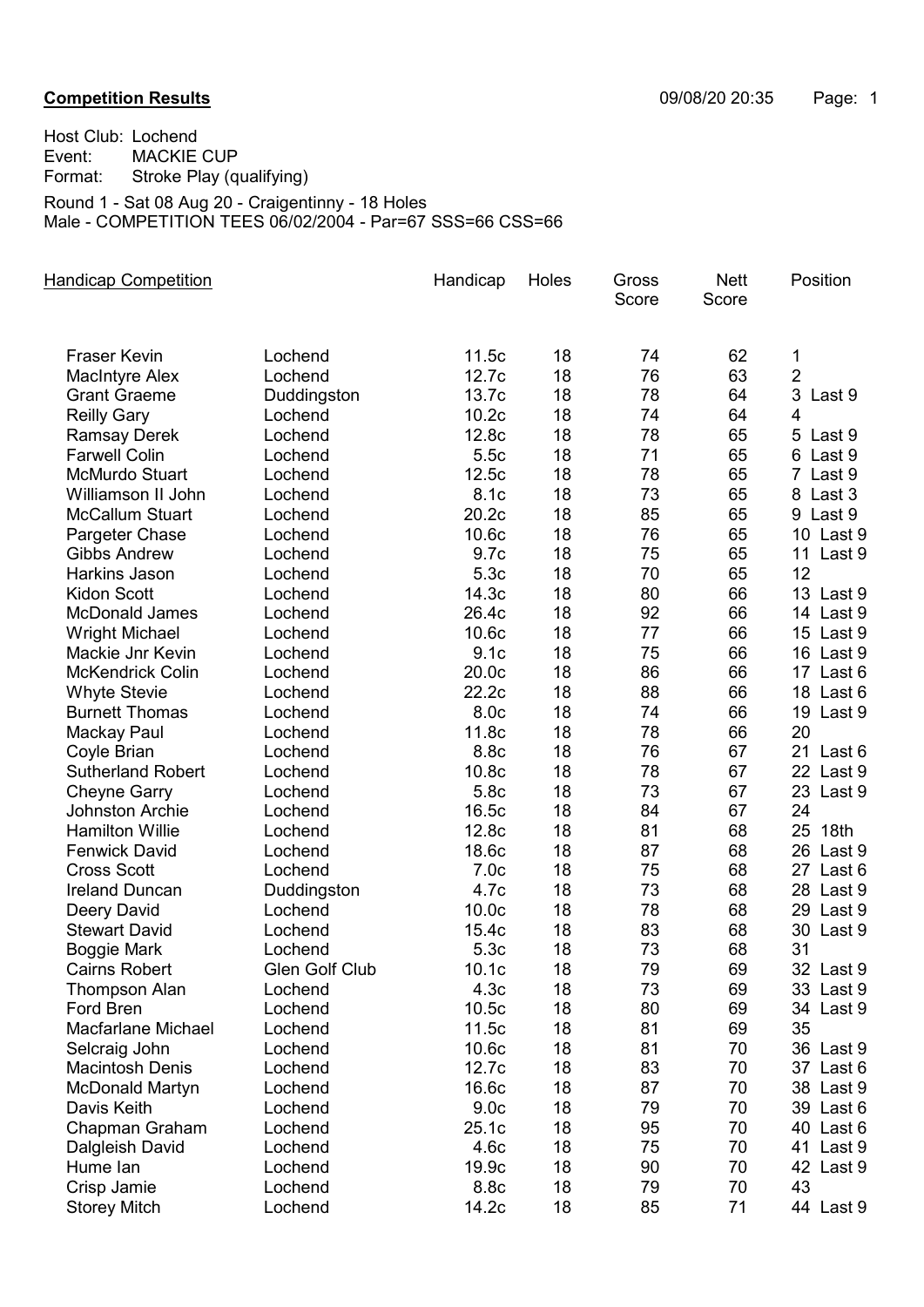| <b>Bennett David</b>        | Lochend     | 12.1c             | 18 | 83        | 71        | 45 Last 9    |
|-----------------------------|-------------|-------------------|----|-----------|-----------|--------------|
| <b>Smith Paul</b>           | Lochend     | 10.9c             | 18 | 82        | 71        | 46 Last 9    |
| <b>Wright Sandy</b>         | Harrison    | 8.5c              | 18 | 80        | 71        | 47 Last 9    |
| <b>Harper David</b>         | Lochend     | 10.2c             | 18 | 81        | 71        | 48<br>Last 6 |
| <b>Breheny Gary</b>         | Lochend     | 12.3c             | 18 | 83        | 71        | 49<br>Last 6 |
| Patel George                | Lochend     | 19.9c             | 18 | 91        | 71        | 50 Last 9    |
|                             | Lochend     | 7.9c              | 18 | 79        | 71        | 51<br>Last 9 |
| <b>Robertson Scott Gary</b> | Lochend     | 15.3c             | 18 | 86        | 71        | 52           |
| <b>Anderson Tony</b>        |             |                   |    |           |           |              |
| <b>Richardson William</b>   | Lochend     | 10.1c             | 18 | 82        | 72        | 53<br>Last 9 |
| Saunders Kenny              | Lochend     | 14.7c             | 18 | 87        | 72        | 54 Last 6    |
| <b>Kyles Martin</b>         | Lochend     | 11.0c             | 18 | 83        | 72        | 55 Last 9    |
| Vessella Stefano            | Lochend     | 11.3c             | 18 | 83        | 72        | 56<br>Last 6 |
| McLeish lan                 | Lochend     | 12.6c             | 18 | 85        | 72        | 57           |
| McArthur Jimmy              | Lochend     | 16.9c             | 18 | 90        | 73        | 58 Last 9    |
| <b>McCran Stuart</b>        | Lochend     | 26.1c             | 18 | 99        | 73        | 59 Last 9    |
| Ross Dougie                 | Lochend     | 21.4c             | 18 | 94        | 73        | 60 Last 9    |
| Latvelis Ronaldas           | Lochend     | 17.6c             | 18 | 91        | 73        | 61<br>Last 9 |
| <b>McGillivray Eric</b>     | Lochend     | 18.7c             | 18 | 92        | 73        | 62 Last 9    |
| Ferguson Alex D             | Lochend     | 11.6c             | 18 | 85        | 73        | 63 Last 9    |
| <b>Robertson Scott</b>      | Lochend     | 10.5c             | 18 | 84        | 73        | 64 Last 6    |
| <b>Fenwick Alex</b>         | Lochend     | 19.0c             | 18 | 92        | 73        | 65<br>Last 9 |
| <b>Young Alex</b>           | Lochend     | 21.4c             | 18 | 94        | 73        | 66           |
| <b>Breeze Norman</b>        | Lochend     | 16.1c             | 18 | 90        | 74        | 67 Last 9    |
| Paul Terry                  | Lochend     | 20.6c             | 18 | 95        | 74        | 68<br>Last 9 |
| <b>Johnston David</b>       | Lochend     | 22.1c             | 18 | 96        | 74        | 69           |
| Raeburn Keith               | Lochend     | 26.3c             | 18 | 101       | 75        | 70<br>Last 9 |
| <b>Forbes Gregor</b>        | Lochend     | 9.7c              | 18 | 85        | 75        | 71           |
| Ferguson Alex               | Lochend     | 14.9c             | 18 | 91        | 76        | 72 Last 6    |
| <b>Moriarty Harry</b>       | Lochend     | 13.3c             | 18 | 89        | 76        | 73 Last 9    |
| Ferguson David              | Lochend     | 15.8c             | 18 | 92        | 76        | 74 Last 6    |
| Werhun Michael              | Lochend     | 24.1c             | 18 | 100       | 76        | 75 Last 9    |
| <b>Werhun Brian</b>         | Lochend     | 17.1c             | 18 | 93        | 76        | 76           |
| <b>McLennan Phil</b>        | Lochend     | 19.8c             | 18 | 97        | 77        | 77 Last 9    |
| Little Kenny                | Lochend     | 20.6c             | 18 | 98        | 77        | 78           |
| <b>Waddell Roger R</b>      | Lochend     | 12.3c             | 18 | 91        | 79        | 79 Last 6    |
| Di Lorenzo Roberto          | Lochend     | 15.9c             | 18 | 95        | 79        | 80           |
| <b>McPherson Cameron</b>    | Lochend     | 22.5c             | 18 | 103       | 80        | 81           |
|                             |             |                   |    | 102       |           | 82           |
| Coyle Terry                 | Lochend     | 20.7c             | 18 |           | 81        |              |
| Galloway Tam                | Longniddry  | 14.5c             | 18 | <b>NR</b> | <b>NR</b> |              |
| Markey Graeme               | Lochend     | 6.4c              | 18 | <b>NR</b> | <b>NR</b> |              |
| <b>Bryant Mark</b>          | Lochend     | 25.1c             | 18 | <b>NR</b> | <b>NR</b> |              |
| Park Ryan                   | Lochend     | 19.9c             | 18 | <b>NR</b> | <b>NR</b> |              |
| <b>Anthony Peter</b>        | Lochend     | 17.2c             | 18 | <b>NR</b> | <b>NR</b> |              |
| <b>Binnie Robert</b>        | Duddingston | 5.3c              | 18 | <b>NR</b> | <b>NR</b> |              |
| Brigain John                | Lochend     | 16.7c             | 18 | <b>NR</b> | <b>NR</b> |              |
| Craig Rohan                 | Lochend     | 15.9c             | 18 | <b>NR</b> | <b>NR</b> |              |
| Craik James                 | Lochend     | 16.4c             | 18 | <b>NR</b> | <b>NR</b> |              |
| Davis Dougie                | Lochend     | 27.4c             | 18 | <b>NR</b> | <b>NR</b> |              |
| <b>Haining David</b>        | Lochend     | 10.6 <sub>c</sub> | 18 | <b>NR</b> | <b>NR</b> |              |
| Lothian Charlie             | Lochend     | 18.0c             | 18 | <b>NR</b> | <b>NR</b> |              |
| <b>McArthur Andrew</b>      | Lochend     | 25.4c             | 18 | <b>NR</b> | <b>NR</b> |              |
| McFarlane Kieran            | Lochend     | 18.5c             | 18 | <b>NR</b> | <b>NR</b> |              |
| <b>Quinn Antony</b>         | Lochend     | 21.2c             | 18 | <b>NR</b> | <b>NR</b> |              |
| <b>Reid Chris</b>           | Lochend     | 9.2c              | 18 | <b>NR</b> | <b>NR</b> |              |
| Ross Brian                  | Lochend     | 30.0c             | 18 | <b>NR</b> | <b>NR</b> |              |
| <b>Sinclair Arthur</b>      | Lochend     | 15.7c             | 18 | NR.       | <b>NR</b> |              |
| <b>Turner Stuart</b>        | Duddingston | 5.5c              | 18 | <b>NR</b> | <b>NR</b> |              |
|                             |             |                   |    |           |           |              |